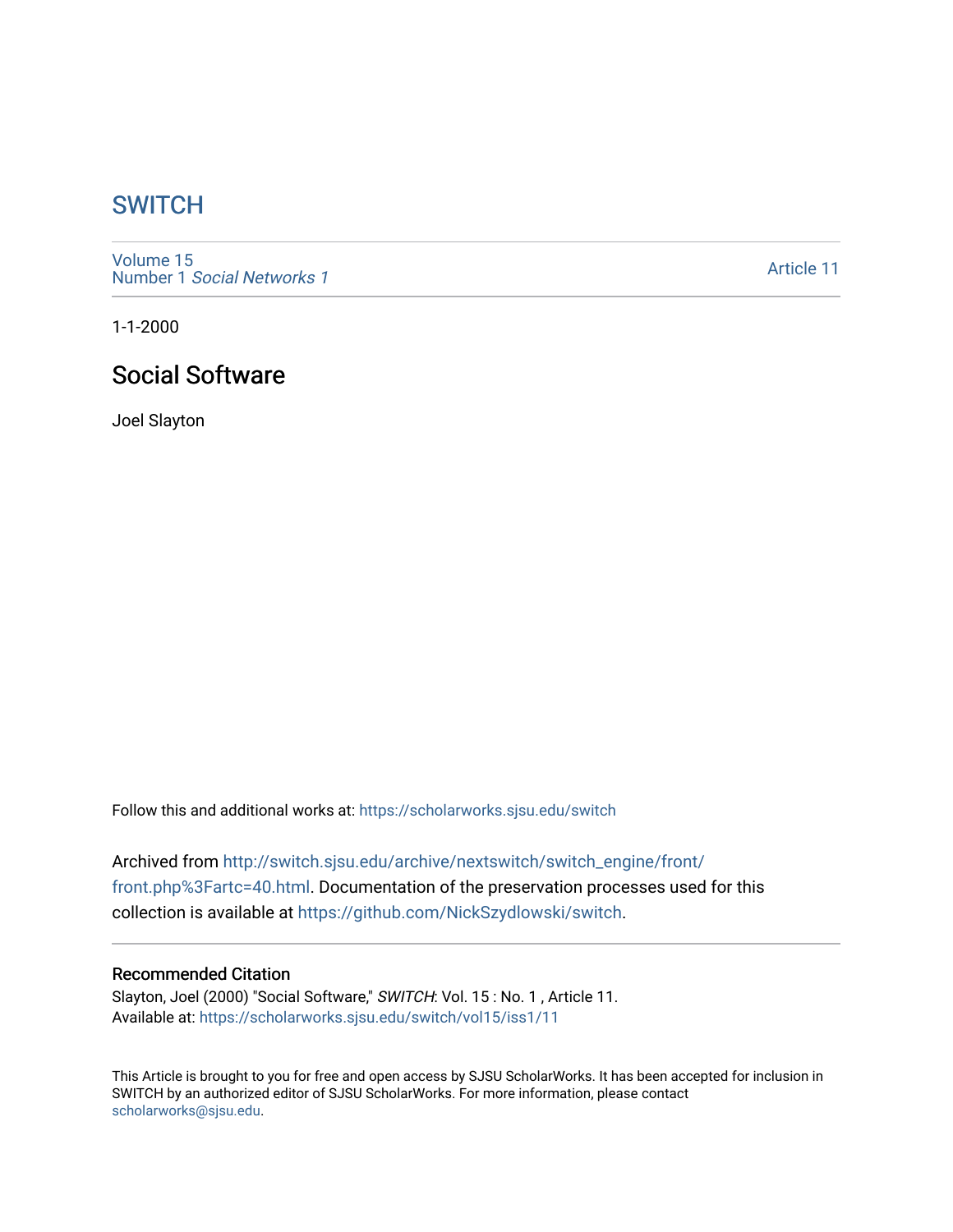#### SWITCH **[all](file:///Users/nszydlowski/Desktop/websites%20copy/Switch%20Journal/switch.sjsu.edu/archive/nextswitch/switch_engine/front/front.php.html) [#1](file:///Users/nszydlowski/Desktop/websites%20copy/Switch%20Journal/switch.sjsu.edu/archive/nextswitch/switch_engine/front/front.php_cat%3d5.html) [#2](file:///Users/nszydlowski/Desktop/websites%20copy/Switch%20Journal/switch.sjsu.edu/archive/nextswitch/switch_engine/front/front.php_cat%3d6.html) [#3](file:///Users/nszydlowski/Desktop/websites%20copy/Switch%20Journal/switch.sjsu.edu/archive/nextswitch/switch_engine/front/front.php_cat%3d7.html) [#4](file:///Users/nszydlowski/Desktop/websites%20copy/Switch%20Journal/switch.sjsu.edu/archive/nextswitch/switch_engine/front/front.php_cat%3d8.html) [#5](file:///Users/nszydlowski/Desktop/websites%20copy/Switch%20Journal/switch.sjsu.edu/archive/nextswitch/switch_engine/front/front.php_cat%3d9.html) [#6](file:///Users/nszydlowski/Desktop/websites%20copy/Switch%20Journal/switch.sjsu.edu/archive/nextswitch/switch_engine/front/front.php_cat%3d10.html) [#7](file:///Users/nszydlowski/Desktop/websites%20copy/Switch%20Journal/switch.sjsu.edu/archive/nextswitch/switch_engine/front/front.php_cat%3d11.html) [#8](file:///Users/nszydlowski/Desktop/websites%20copy/Switch%20Journal/switch.sjsu.edu/archive/nextswitch/switch_engine/front/front.php_cat%3d12.html) [#9](file:///Users/nszydlowski/Desktop/websites%20copy/Switch%20Journal/switch.sjsu.edu/archive/nextswitch/switch_engine/front/front.php_cat%3d13.html) [#10](file:///Users/nszydlowski/Desktop/websites%20copy/Switch%20Journal/switch.sjsu.edu/archive/nextswitch/switch_engine/front/front.php_cat%3d14.html) [#11](file:///Users/nszydlowski/Desktop/websites%20copy/Switch%20Journal/switch.sjsu.edu/archive/nextswitch/switch_engine/front/front.php_cat%3d15.html) [#12](file:///Users/nszydlowski/Desktop/websites%20copy/Switch%20Journal/switch.sjsu.edu/archive/nextswitch/switch_engine/front/front.php_cat%3d16.html) [#13](file:///Users/nszydlowski/Desktop/websites%20copy/Switch%20Journal/switch.sjsu.edu/archive/nextswitch/switch_engine/front/front.php_cat%3d17.html) [#14](file:///Users/nszydlowski/Desktop/websites%20copy/Switch%20Journal/switch.sjsu.edu/archive/nextswitch/switch_engine/front/front.php_cat%3d18.html) [#15](file:///Users/nszydlowski/Desktop/websites%20copy/Switch%20Journal/switch.sjsu.edu/archive/nextswitch/switch_engine/front/front.php_cat%3d19.html) [#16](file:///Users/nszydlowski/Desktop/websites%20copy/Switch%20Journal/switch.sjsu.edu/archive/nextswitch/switch_engine/front/front.php_cat%3d20.html) [#17](file:///Users/nszydlowski/Desktop/websites%20copy/Switch%20Journal/switch.sjsu.edu/archive/nextswitch/switch_engine/front/front.php_cat%3d21.html) [#18](file:///Users/nszydlowski/Desktop/websites%20copy/Switch%20Journal/switch.sjsu.edu/archive/nextswitch/switch_engine/front/front.php_cat%3d44.html)**



## **SOCIAL NETWORKS 1**

### **Social Software [Joel Slayton](file:///Users/nszydlowski/Desktop/websites%20copy/Switch%20Journal/switch.sjsu.edu/archive/nextswitch/switch_engine/front/users.php_w%3d35.html)** on Jan 1 2000 **[issue 15](file:///Users/nszydlowski/Desktop/websites%20copy/Switch%20Journal/switch.sjsu.edu/archive/nextswitch/switch_engine/front/front.php_cat%3d19.html)**

**Addressing 3 conceptual frameworks: Scaled States, Interiority/Exteriority and Cross-Domain Referencing, the author develops arguments on "how membranes enable autopoiesis in software.". Slayton infers that software is social and behaves socially.** 

Software need not be tied exclusively to components alone. It would appear that software is, to some degree, shaped by the sub-cultures of data relations from which they are composed.

*"When two or more organisms interact recursively as structurally plastic systems, ...the result is mutual ontogenic structural coupling... For an observer, the domain of interactions specified through such ontogenic structural coupling appears as a network of sequences of mutually triggering interlocked conducts... The various conducts or behaviors involved are both arbitrary and contextual. The behaviors are arbitrary because they can have any form as long as they operate as triggering perturbations in the interactions; they are contextual because their participation in the interlocked interactions of the domain is defined only with respect to the interactions that constitute the domain. I shall call the domain of interlocked conduits a consensual domain."*

#### - Maturana

It is, of course, possible to consider the ontological evolution of software from a perspective of complex social structure. It can be argued that any given software is a dynamic of data relations that combine in interesting ways to emerge increasingly complex strata of information interactions. And although these interactions are computationally discrete, they are never completely predictive, for algorithms operate as perturbations within the consensual domain of software's interactions with itself and other software. Of critical importance is the realization that each stratum must have an independent tendency for self-organization, adaptation and movement.

At higher magnitudes these sorts of social interactions combine as software drift. Software drift is the continuous structural change evidenced as software seeks to both sustain and re-define an appropriate ontogeny. It is an ontogeny that is simultaneously context and environment, application and human interface. Associative rules appear to guide software drift in the form of integrative or dissociative processes of feedback and constraint. And perhaps, just perhaps, the social fabric of software, the ontogeny we observe, is merely a combinatoric of these drifting strata of identity. Three conceptual frameworks need be addressed: Scaled States, Interiority/Exteriority and Cross-Domain Referencing.

#### **Scaled States**

*"A medium is a medium is a medium."*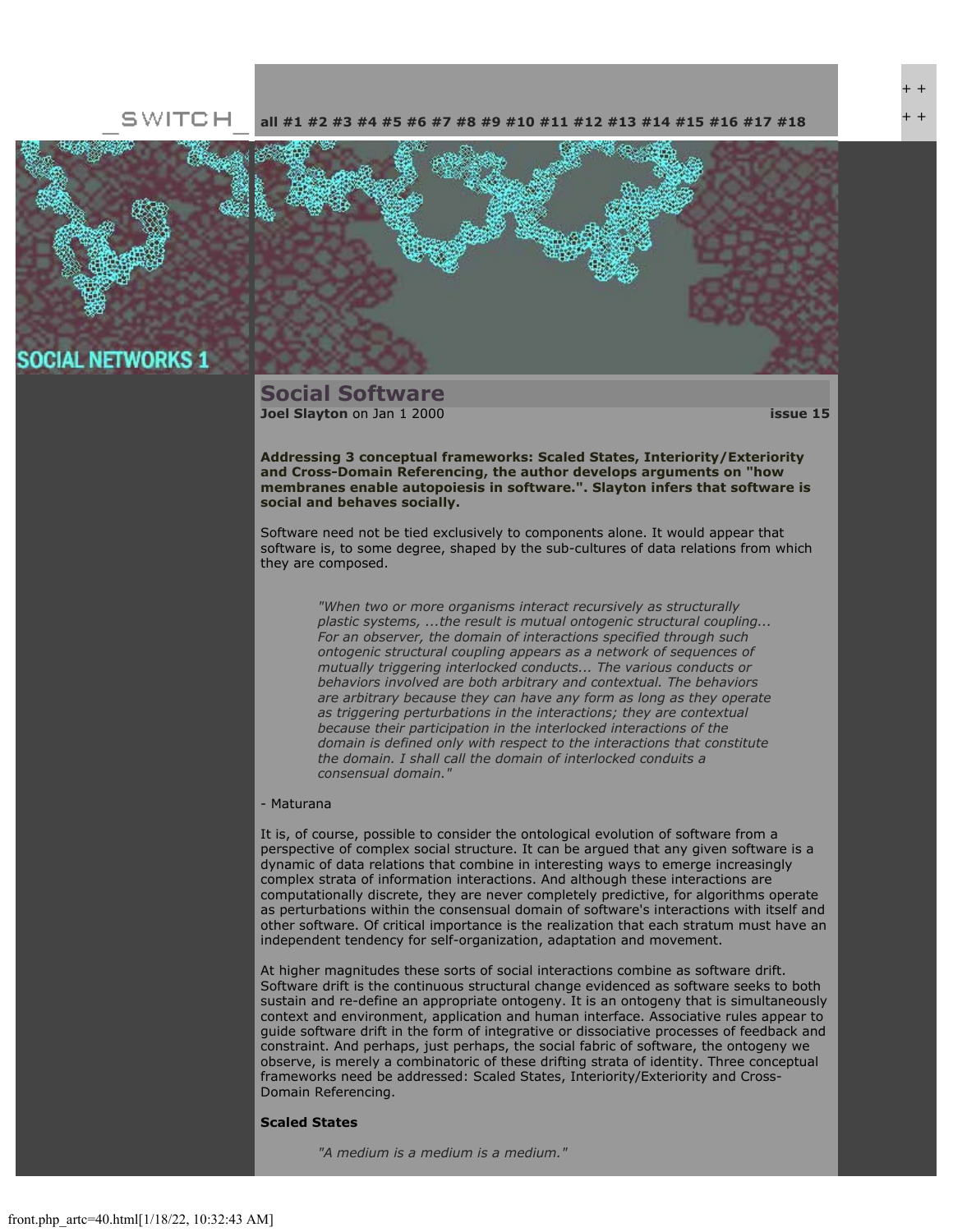#### -Friedrich A. Kittler

Software wants a social life. Software ontogeny is not fixed rather it scales in a fluid transition from machine code to interface as social entailments emerge from interacting sub-cultures of data relations. Scaling occurs across three parallel trajectories: technical, semantic and behavioral. A precise understanding of how interactions of these trajectories result in social emergence is elusive. In that data agencies of software are embedded, they obviously cannot be considered in isolation. Embedded data agencies are those processes that enclose a software in a kind of matrix of procedures and entailments.

In terms of description, a software is any coherency of embeddedness evident at any strata. Imposed conceptual frameworks for describing the status of each strata serves as an ontological histogram. Contemplation of software simply as framework for application is both inaccurate and inappropriate. As a descriptor, notions of application have little to do with the meaning of software and more to do with the environmental model in which software resides. Regardless, the scaling of data relations along parallel trajectories emerge correspondences that complexify into operating systems, networks, simulators and interfaces.

What is not clear is how the social behavior of data appears operative at all levels of embedded coherency. That is, social behavior is observable at all integrative and dissociative data relations and in and between trajectories at all scale states of a software. The obvious problem being that attempts of discrete description isolate embeddedness into arbitrary and hierarchical layers that determine an ontogeny from a particular context and from a particular point of view. The borders are simply not that clear. A single software can have many identities (a database can be an interface for example). Accepting that the social character of data is manifested in relational trajectories of the technical, semantic and behavioral, assumes that scaled states are continuous, smooth and non-differential. This analysis clearly offers a more engaging description that begins to account for the ontogenic complexity of software.

#### **Internal and External**

*"Information is an expression of the difference between being inside and outside"*

### -Tor Norretranders

The observation of software as a composite of internal and external identities is obvious. But precisely how internality and externality, which are neither statically or structurally bound, make possible the system dynamics enabling ontogeny remains a mystery. Does ontogeny evolve as a composite of attributes, which exist as predicates that emerge as relations within a domain class of applications? Is ontogeny the membrane between Interiority and Exteriority? How does software structurally couple with other typologies of software? As we have already seen, one possibility is that ontogeny arises as a composite of attributes in which the difference between being inside and outside is really a matter of the social interaction of data.

To speak of Interiority/Exteriority is to proclaim the autonomy of a unity. Indication of any being, object, thing or unity involves an act of distinction which separates the indicated from its background. The action of distinction brings forth the unity. Although humans distinguish software through actions of distinction, software is also brought forth through actions of distinction involving other software. In fact, in terms of autonomy, software actions of distinction are more complex, relying on the membronic substrate of Interiority/Exteriority.

One thing is clear, there can be no isolated software. Isolation is not autonomy. All dynamic systems of organization function as they function and are where they are at each instant, because of their internal/external trajectories. That we can refer to software as being autopoietic indicates a continuous structural coupling with other software. Thus the nature of software is to seek social relations at all scaled states internally and between all trajectories externally. We are forced to re-consider software in lieu of all the dimensions of structural plasticity such concepts represent. And how this plasticity accounts for the history of structural change that emerges particular trajectories in a particular software. We begin to realize that software is both in the environment and of the environment simultaneously. This is a revelation. Software is organism not tool and there is a radical difference in any attempt to explain behavior.

At a minimum software are most certainly social enterprises of inflection and prehension. These aphorisms ought to be like two guiding lights that permanently remind us that software takes place in language and that language is necessarily a social enterprise.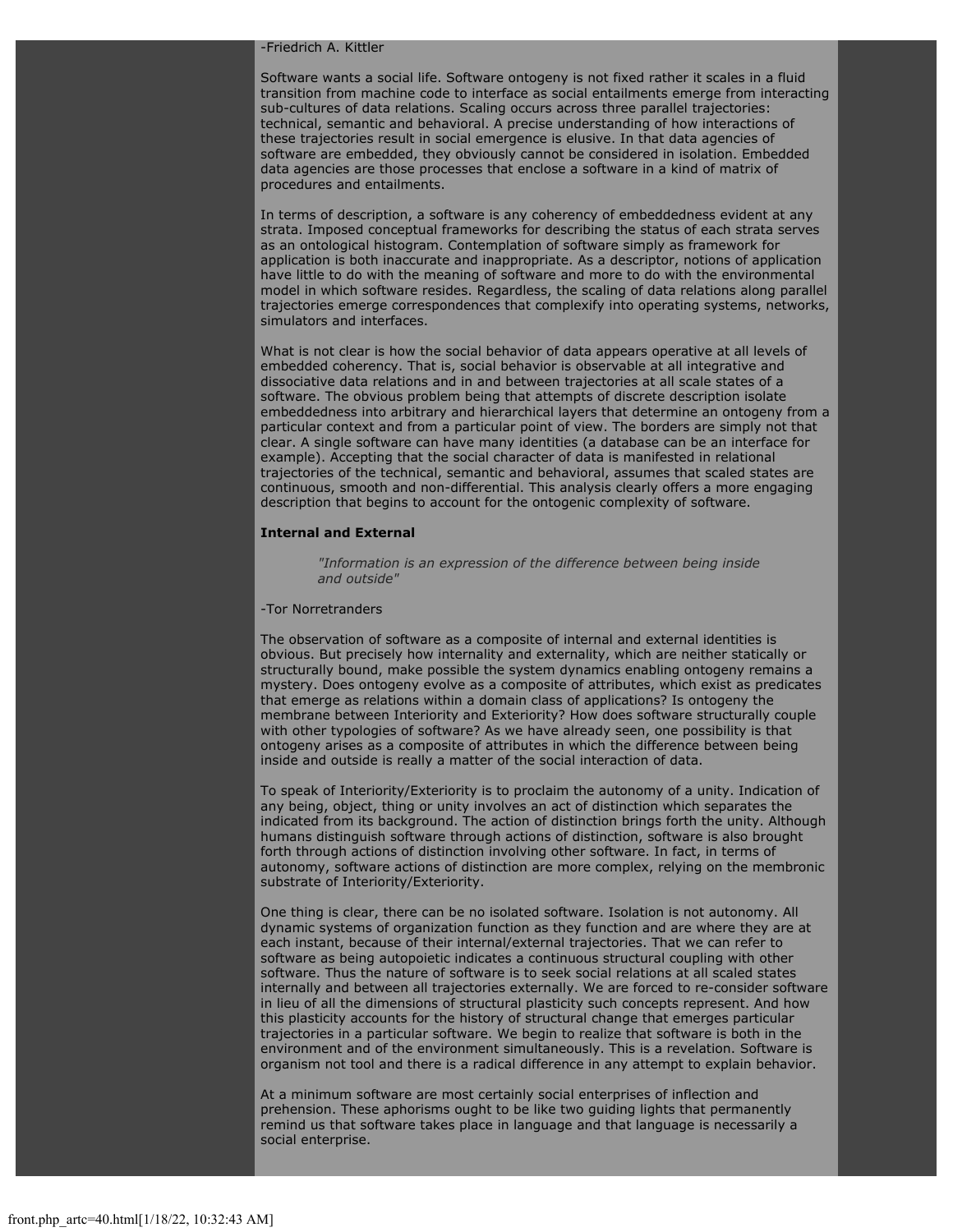### **Cross-Domain Inferencing**

*"Everything is distinguished by degree, everything differs by manner. These are the two principals of principals."*

#### -Deleuze

Inferencing is a social action. There are two primary types. One is based on knowledge models and the other on analogy, or cross-domain inferencing. Knowledge models require premises and are at the center of expert systems research. However, inference also results directly from analogy that is significantly less tangible and difficult to shape as an architecture and has therefore not received the same attention. Theoretically speaking, analogy involves social correspondences of data and information structures across autonomous domains. Of the two types, cross-domain infererencing is of particular interest with regard to developing a better understanding of how the role membranes play in the social life of software.

Between software lies a relation of contradiction. We can postulate that the membranes between software represent a terrain of opposition that enables autonomy. It is an opposition of distinctions that shape the exclusionary borders of a particular software. Here in lies the contradiction. The very border enabling distinction also serves to enable software as a social unity. We can only speculate about the embedded idiosyncrasies that emerge as social behavior.

It would seem that software inferences software that inferences software. This is not so surprising; the question is how does it work?

For a software to be autonomous (for a software to be soft) it must realize the contradiction of autonomy. Consider that autonomy requires semantic indiscernability (a contradiction as relation). Indiscernability, of course, being intrinsic to the movement and inertia required to duplicate and reproduce. How? First, software must know the domain class to which it is structurally coupled. Second, a software must inference that it is a duplicate among duplicates. In other words a software must selfreference in order to be social. The role of the membrane is to enable both of these functions.

Every software is the other software and every membrane's function is to enable indiscernability.

Non-distinction by analogy is the product. Software embodies cross-domain inferencing as part of its semantic trajectory and therefore it's social architecture. Ontogeny is not the distinction of movement and inertia evident in a software, but rather the indiscernability of software social variability. A software wants to be what other software want it to be. Difference ceases to be intrinsic in order to become extrinsic. Furthermore, it may be that within the mechanics of these contradictions of relation lie the basis of how we can begin to conceive of a new generation of technology in which meta-data, distributed networks and hybridized data aggregation systems take on a life of their own. Literally.

Concepts of embedded systems and cross-domain inferencing are directly related to the processes of justification and learning involving organizational strategy. Inference theory has traditionally been used to conceptualize how organizations and their relationships as networks can lead to new knowledge. However, there may be great potential in a theory of inference that better describes how membranes enable autopoiesis in software.

#### **Conclusion**

Can software be softer? It seems apparent that dynamics of relationship between information structures will continue to evolve as the ecology of software becomes increasingly complex.

Computer to computer and human to computer communication, massively distributed networks, and hybridized meta-information objects are beginning to populate this new information ecology. Theoretical frameworks that incorporate a social-biological perspective may prove to be both interesting and imperative.

==================

**[Joel Slayton](mailto:joel@well.com)** is an artist, writer and theoretician whose work centers on information systems and networks. He is Professor of Digital Media Art and Director of the CADRE Laboratory for New Media at San Jose State University. Joel Slayton is on the Board of Directors of Leonardo/ISAST where he serves as Chair of the Leonardo/MIT Press Book Series. He is on the Board of Directors of GroundZero, a